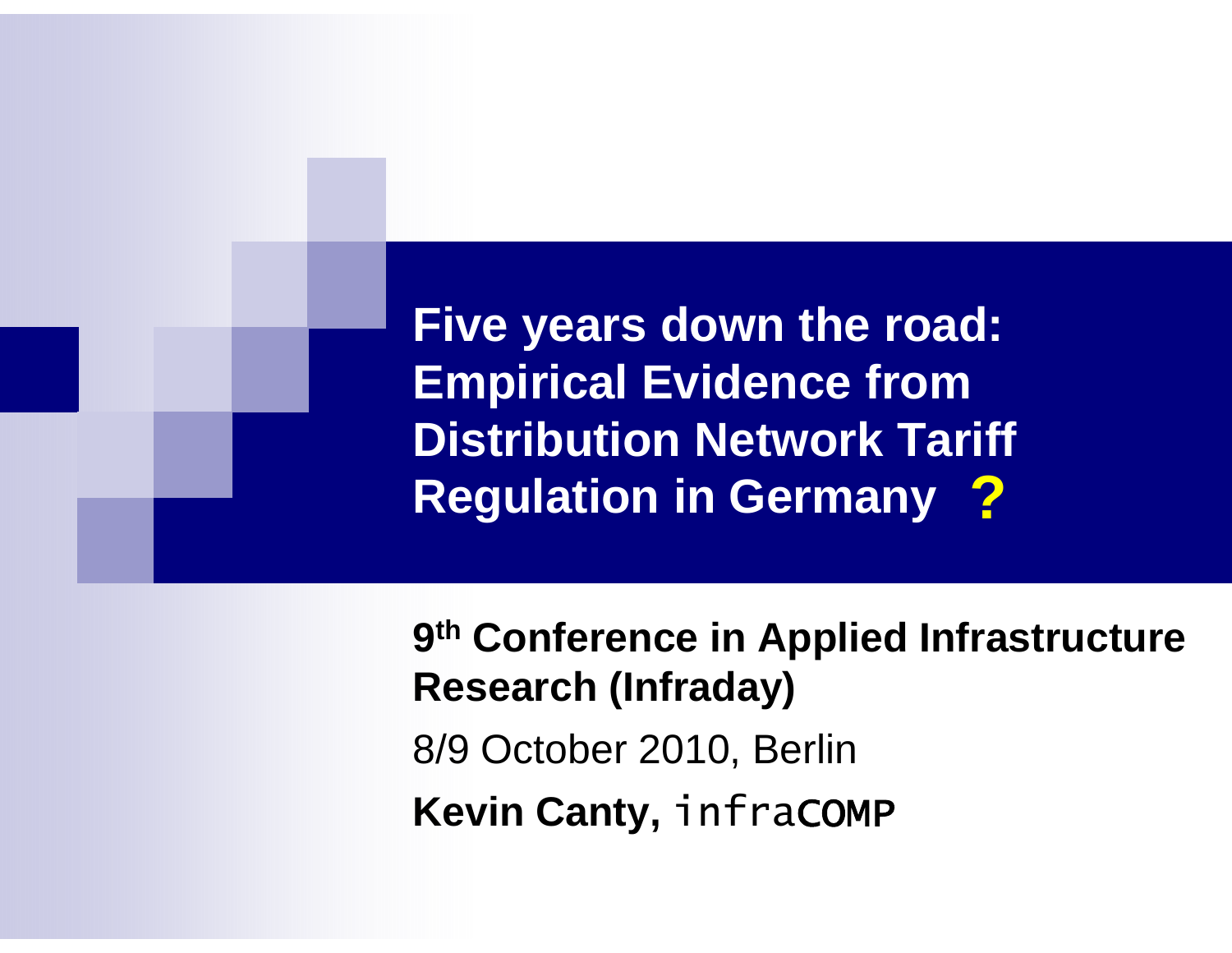#### **Tariff regulation in Germany**

- 1998–2005 Era of self-regulation ("Verbändevereinbarung")
- 2005–2008 Cost-plus regulation
	- 11 regulatory authorities: 1 Federal, 10 state-level
	- 2 phases of cost -plus regulation
- since 2009 Incentive regulation
	- Basis: 2<sup>nd</sup> regulatory approval
	- $\Box$  Duration: 5 years, average efficiency target of 92.2%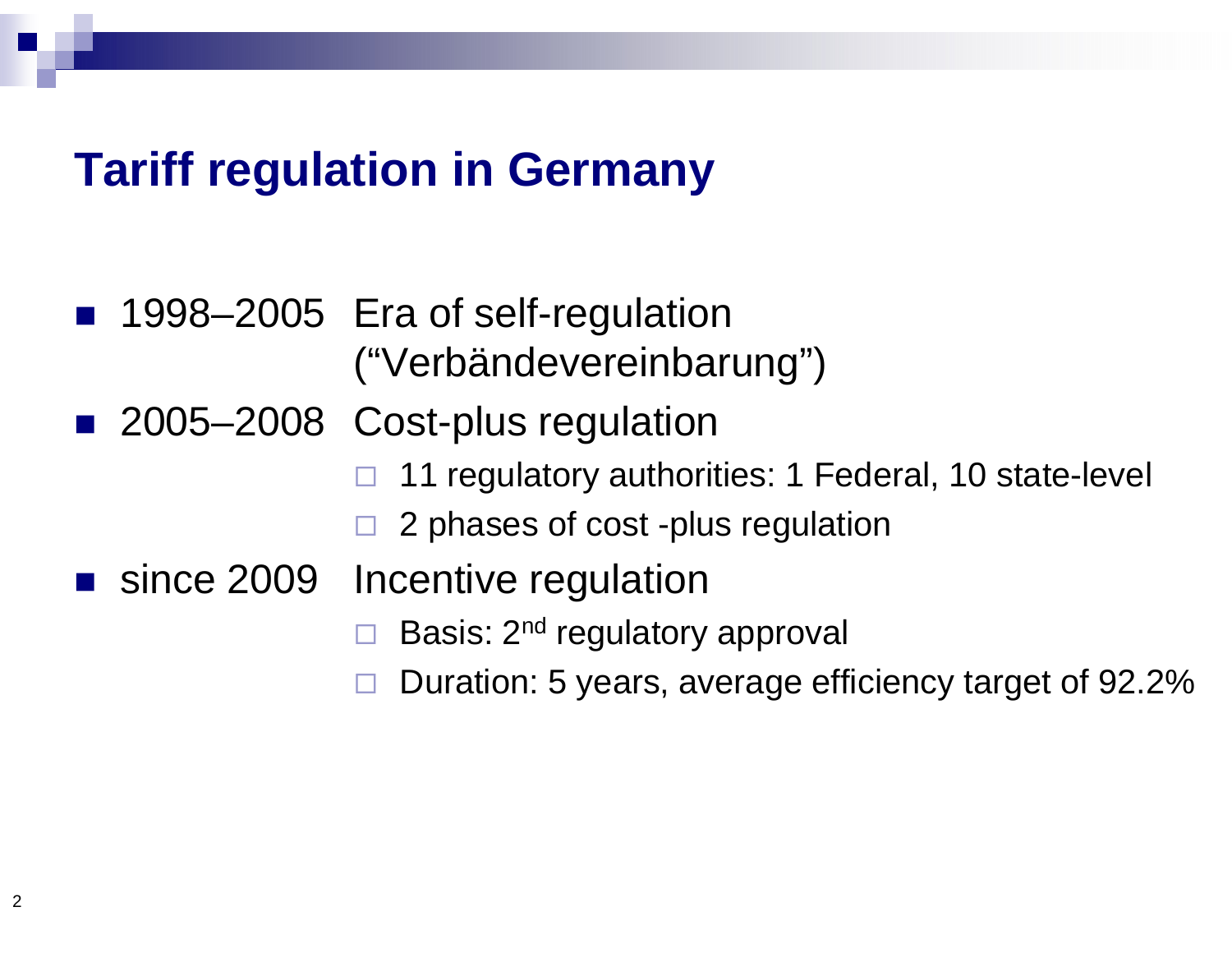## **So what has happened in the past five years?**

**And where are we today?**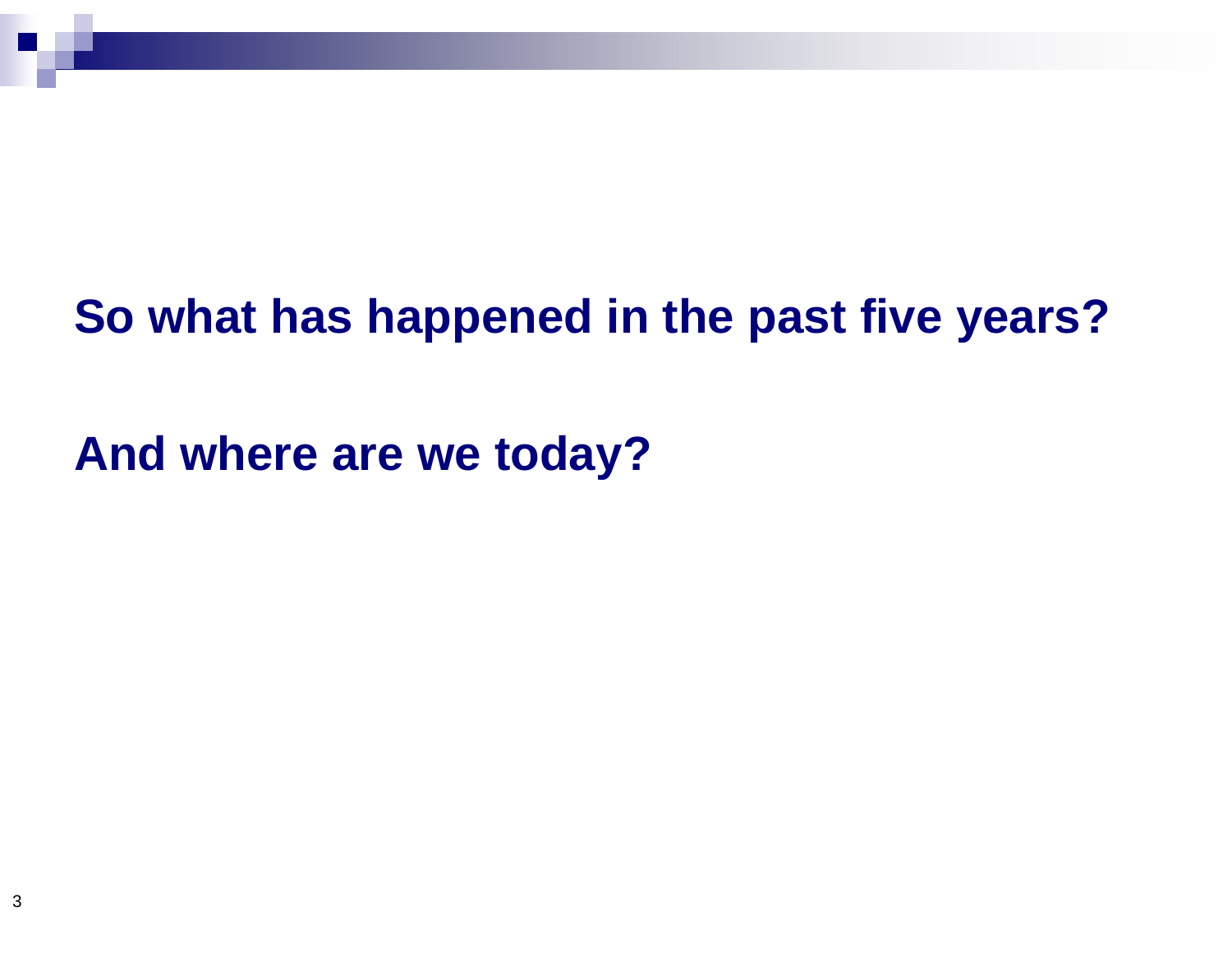# **Electricity Network Costs since 2005** *Anecdotal evidence: Is it downhill first …*

Regulator: As a result of the initial tariff approval process, household customers saved "approximately over 1.6 billion euros".

Bezogen auf die erhobene Gesamtelektrizitätsabgabe an Haushaltskunden ergibt sich durch die Netzkostenprüfungen der Regulierungsbehörden eine gesamte **Kostenentlastung der Haushaltskunden** in Höhe von **schätzungsweise über 1,6 Milliarden Euro**. Auch bei den **Gewerbe- und Industriekunden**  konnten **deutliche Entlastungen** erreicht werden.

Bundesnetzagentur Monitoringbericht 2008, p.10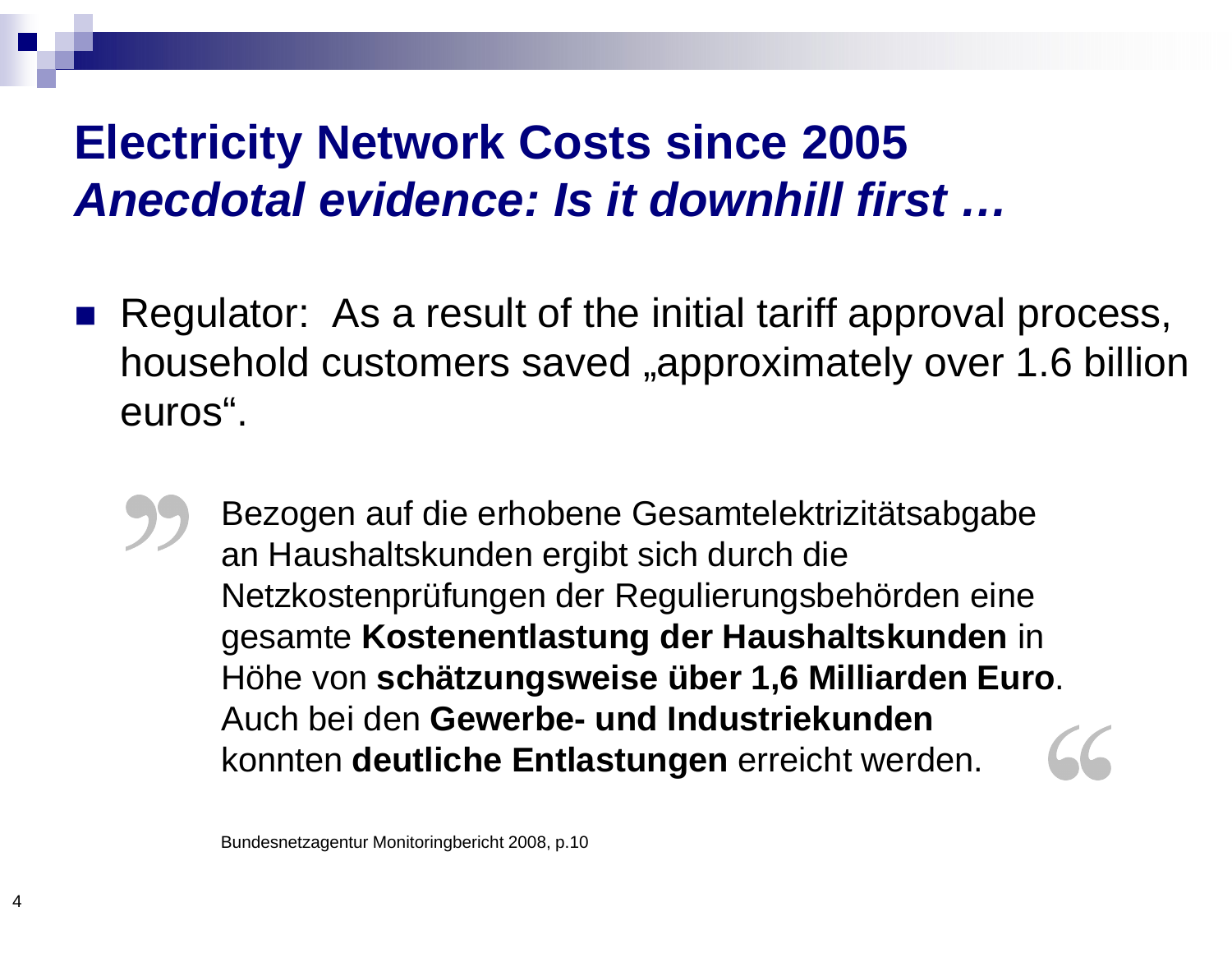#### *...and now back up again?*

#### **Full year Results 2009**

**Marcus Schenck, CFO** March 10th, 2010

**"Higher power network revenues due to regulation (+204)"**

= pre-tax profit rises by 204 € million equalling 25% of previous EBIT (853  $\epsilon$  million)

#### $e$ ·on

#### Adjusted EBIT by business unit - Central Europe

| in $\epsilon$ million                                                                                                                 | 2009   | 2008  | $+/-$ % |  |  |  |  |
|---------------------------------------------------------------------------------------------------------------------------------------|--------|-------|---------|--|--|--|--|
| Central Europe West Non-regulated                                                                                                     | 3,522  | 3,360 | +5      |  |  |  |  |
| Central Europe West Regulated                                                                                                         | 1,064  | 853   | $+25$   |  |  |  |  |
| Central Europe East                                                                                                                   | 341    | 424   | $-20$   |  |  |  |  |
| Other/Consolidation                                                                                                                   | $-110$ | 83    |         |  |  |  |  |
| <b>Adjusted EBIT</b>                                                                                                                  | 4,817  | 4,720 | +2      |  |  |  |  |
| <b>Adjusted EBITDA</b>                                                                                                                | 6,479  | 6,266 | +3      |  |  |  |  |
| Main effects:                                                                                                                         |        |       |         |  |  |  |  |
| Central Europe West Non-regulated (+162)                                                                                              |        |       |         |  |  |  |  |
| Full year consolidation of SNET in 2009 (+223)                                                                                        |        |       |         |  |  |  |  |
| Positive margin effect in generation (+120); higher gross margin in retail gas (+148); cost cutting (+174)                            |        |       |         |  |  |  |  |
| Disposal of power plants (-171); negative effects resulting from economic downturn (-97)                                              |        |       |         |  |  |  |  |
| Lower gross margin retail power (-127)                                                                                                |        |       |         |  |  |  |  |
| Central Europe West Regulated (+211)                                                                                                  |        |       |         |  |  |  |  |
| Higher power network revenues due to regulation (+204); weather related higher gross margin in gas networks (+53); cost cutting (+56) |        |       |         |  |  |  |  |
| Network losses (-15)                                                                                                                  |        |       |         |  |  |  |  |
| Central Europe East (-83)                                                                                                             |        |       |         |  |  |  |  |
| First time consolidation of Gaz Romania from PEG (+61)                                                                                |        |       |         |  |  |  |  |

Lower gross margin power mainly Hungary (-64); negative effects due to economic downturn (-15); currency effects (-15)

[http://www.eon.com/de/downloads/E.ON\\_Charts\\_Schenck\\_IR.pdf](http://www.eon.com/de/downloads/E.ON_Charts_Schenck_IR.pdf)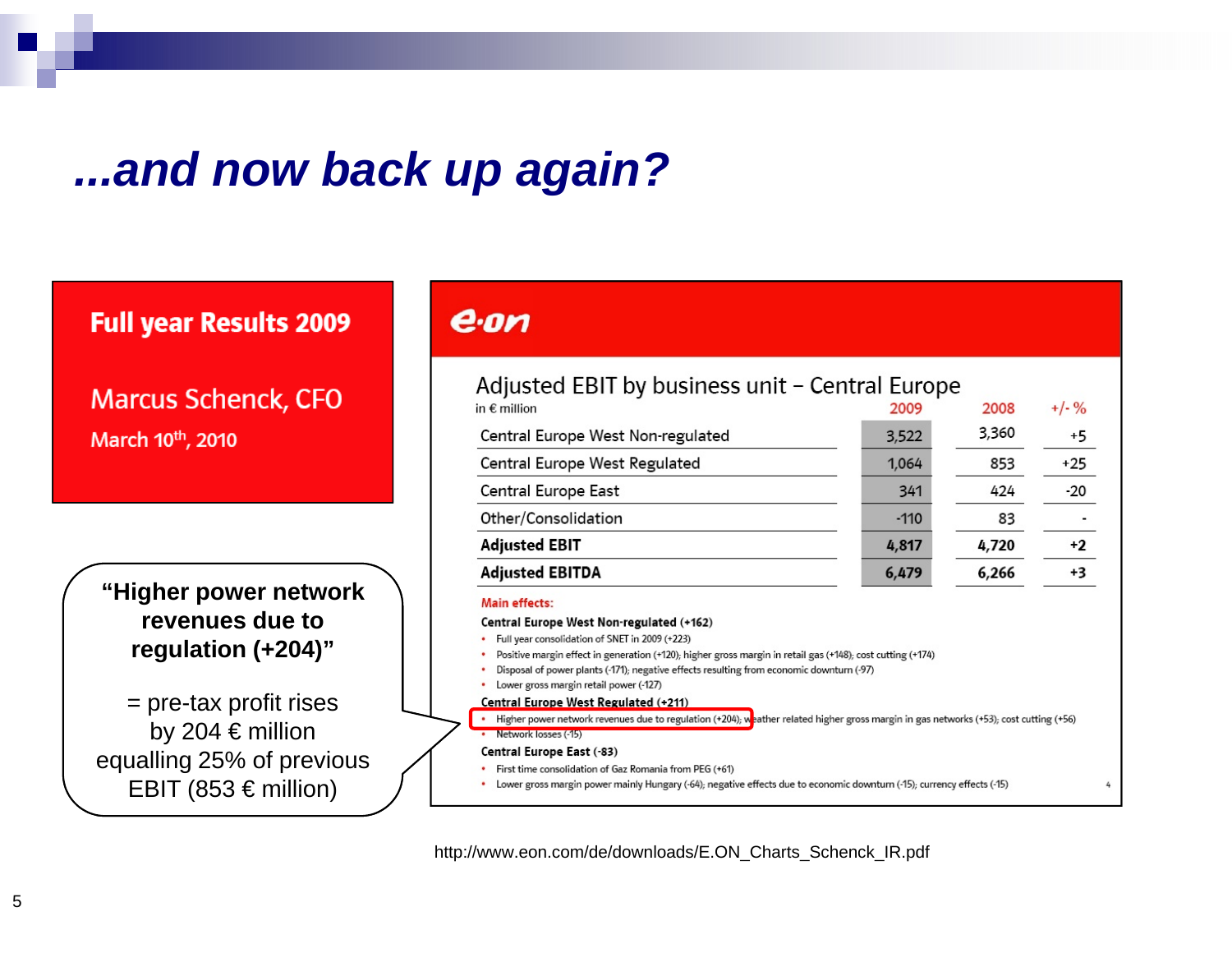# **Complication 1: Insufficient transparency...**

- Decisions are not published, only tariffs are published
- Not even overall permissible revenue/cost is published (one exception!)
- $\blacksquare$  No publicly available analysis of cost components (e.g. average %)
- Lacking "culture" of providing statistical data to the public
- Published data often difficult to use (change of underlying definitions; statistical population often unclear)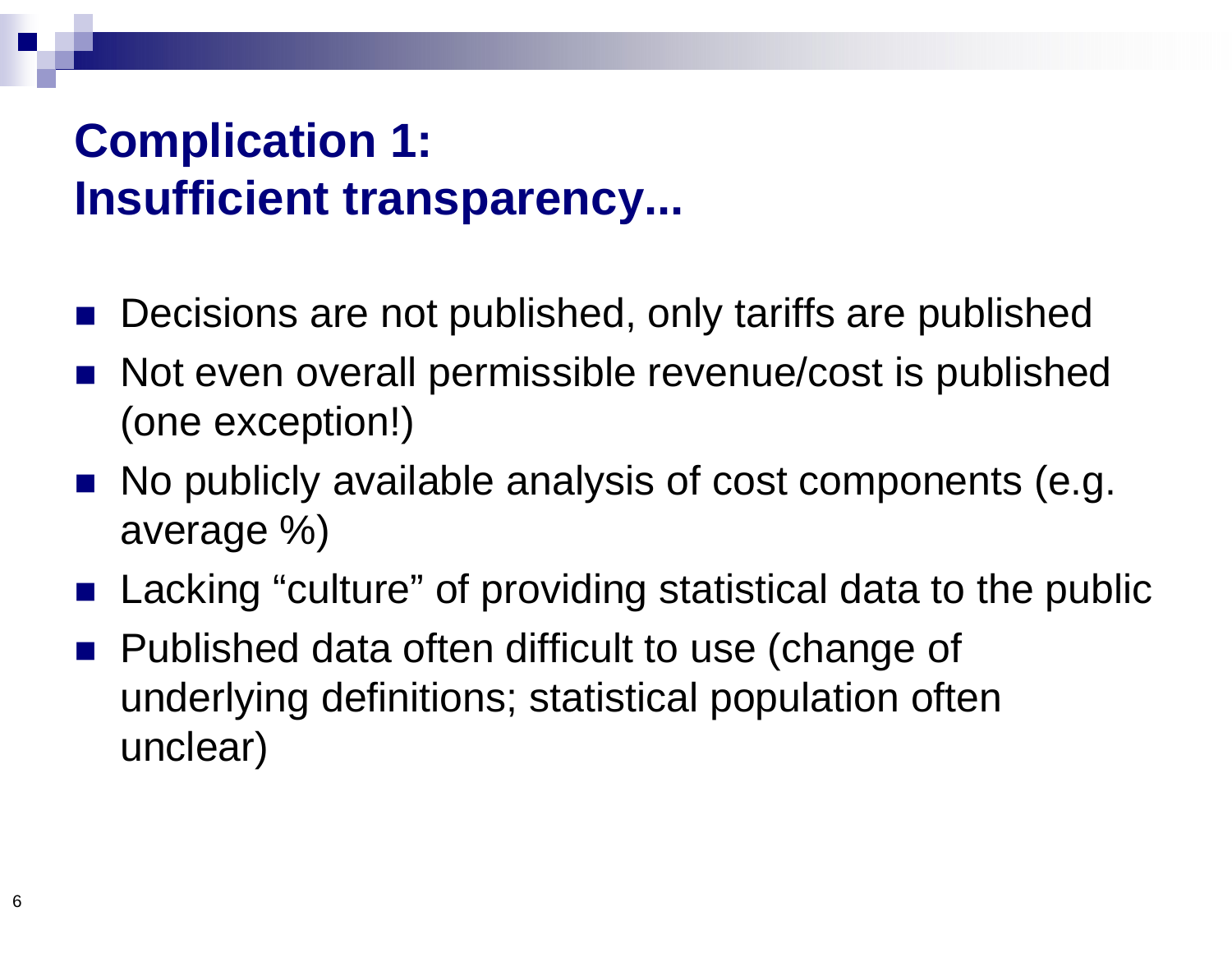#### **... and vague announcements**

Durch die Kostenprüfungen in den übrigen 110 Verfahren wurden **überwiegend deutliche Kürzungen** (*predominately significant reductions)*  gegenüber den beantragten Kosten vorgenommen, die sich **in praktisch allen Fällen** (*in practically all cases)* auch in Netzentgeltsenkungen niedergeschlagen haben."

*Bundesnetzagentur Monitoringbericht 2008, p.46*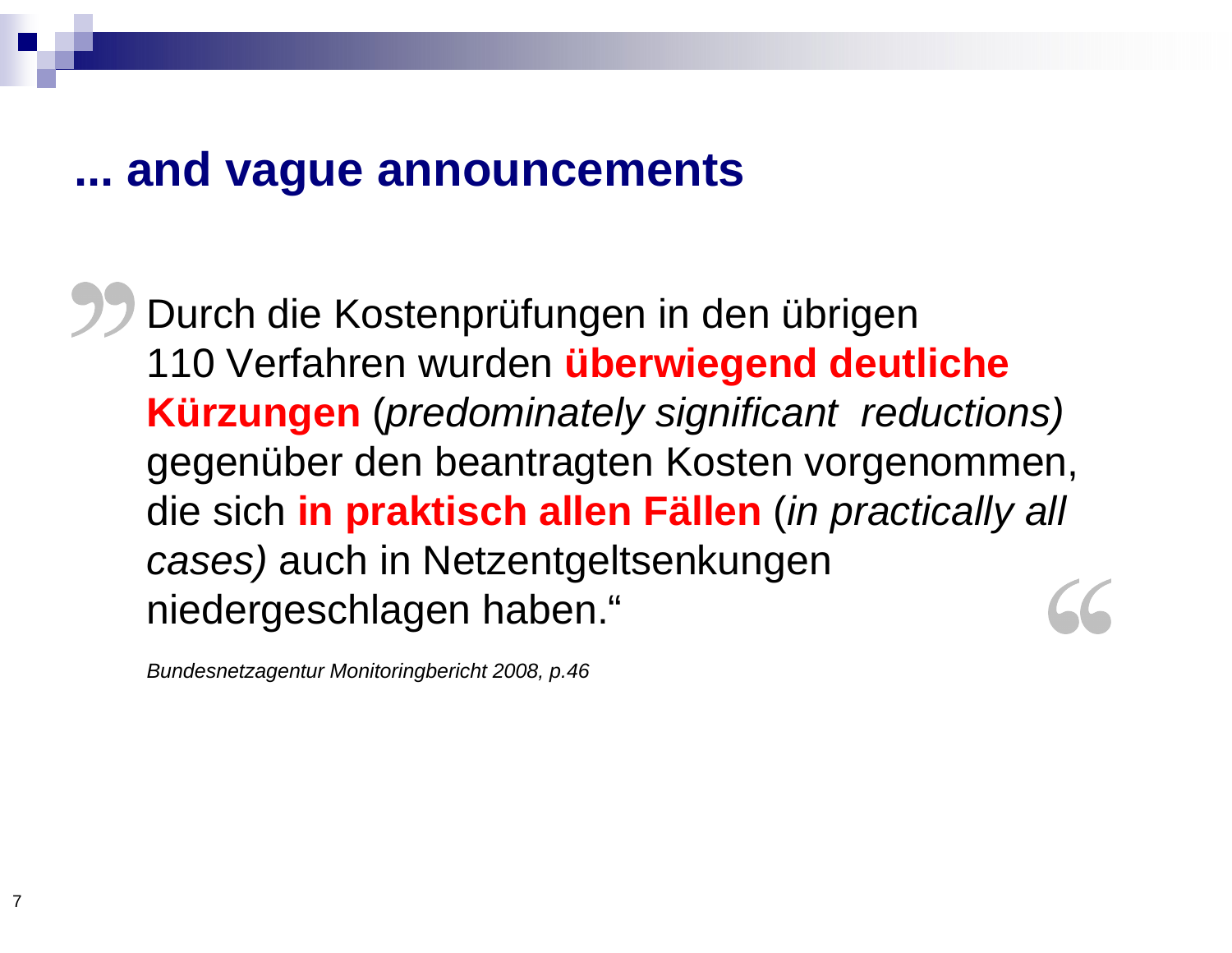# **Complication 2: Lacking continuity of data**

- **Network metamorphosis:** 
	- mergers, de-mergers (growth and reduction)
	- regional cooperation
	- corporate restructuring (voltage level allocation)
	- new networks (municipalities taking over local grid from regional network operator)
- Demand changes / varying supply structure
- Changing cost components
	- e.g. renewables charge (EEG-Umlage) originally within TSO tariff, now in power price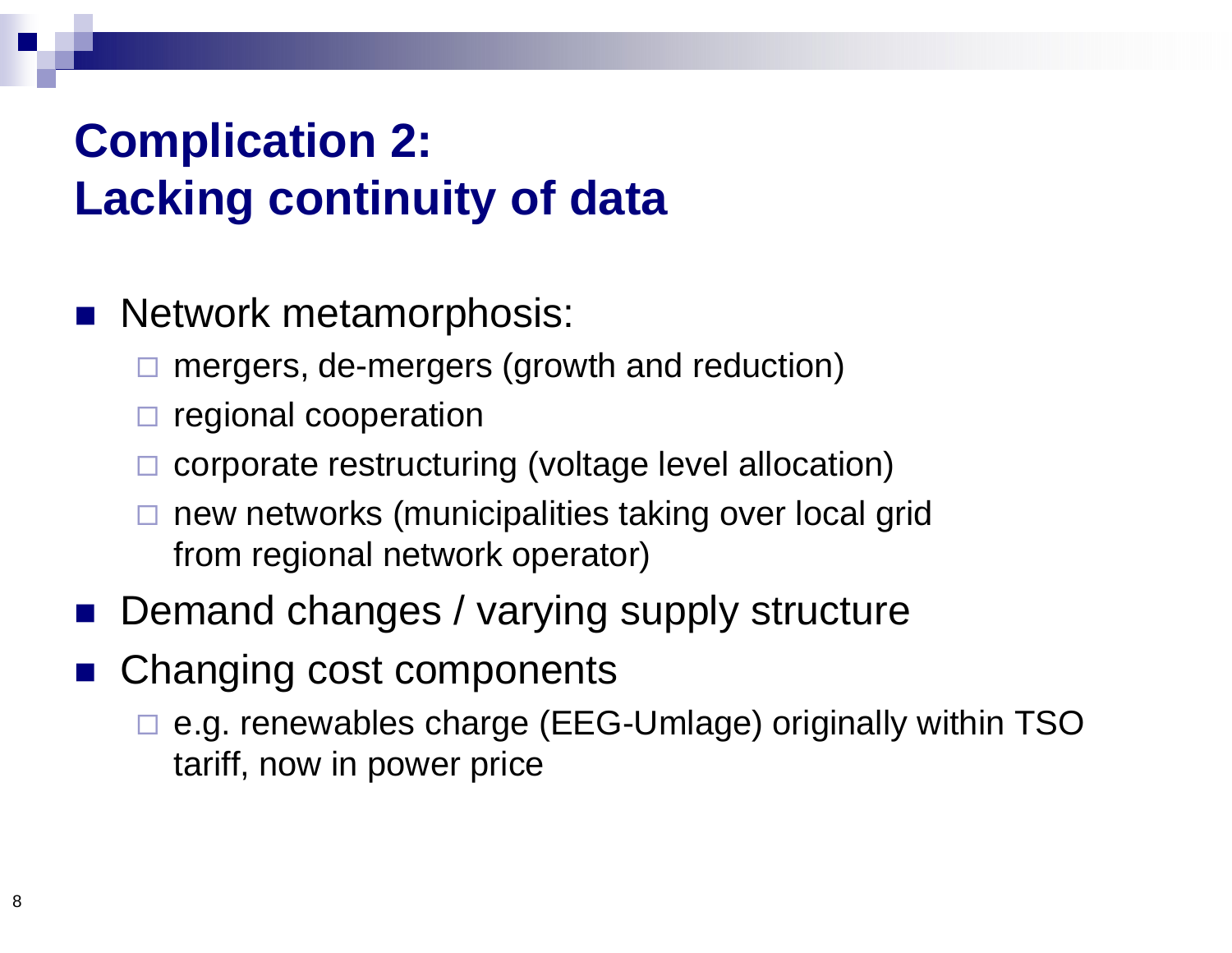## **Reasons to be sceptical: The political economy of tariff regulation**

- Logic of getting it done (or: getting it over with):
	- $\Box$  staff of ~10 (full time equivalents) at Federal Regulator overwhelmed with >200 cases to deal with
	- $\Box$  Situation at state regulators even more dramatic
	- $\Box$  Objective: Avoid court appeals by negotiating mutually agreeable percentage of reductions
	- Minimize case load by prolonging initial approval (2006/2007) into 2008 without renewed cost control
- $\blacksquare$  Pressure on state regulatory authorities in state parliaments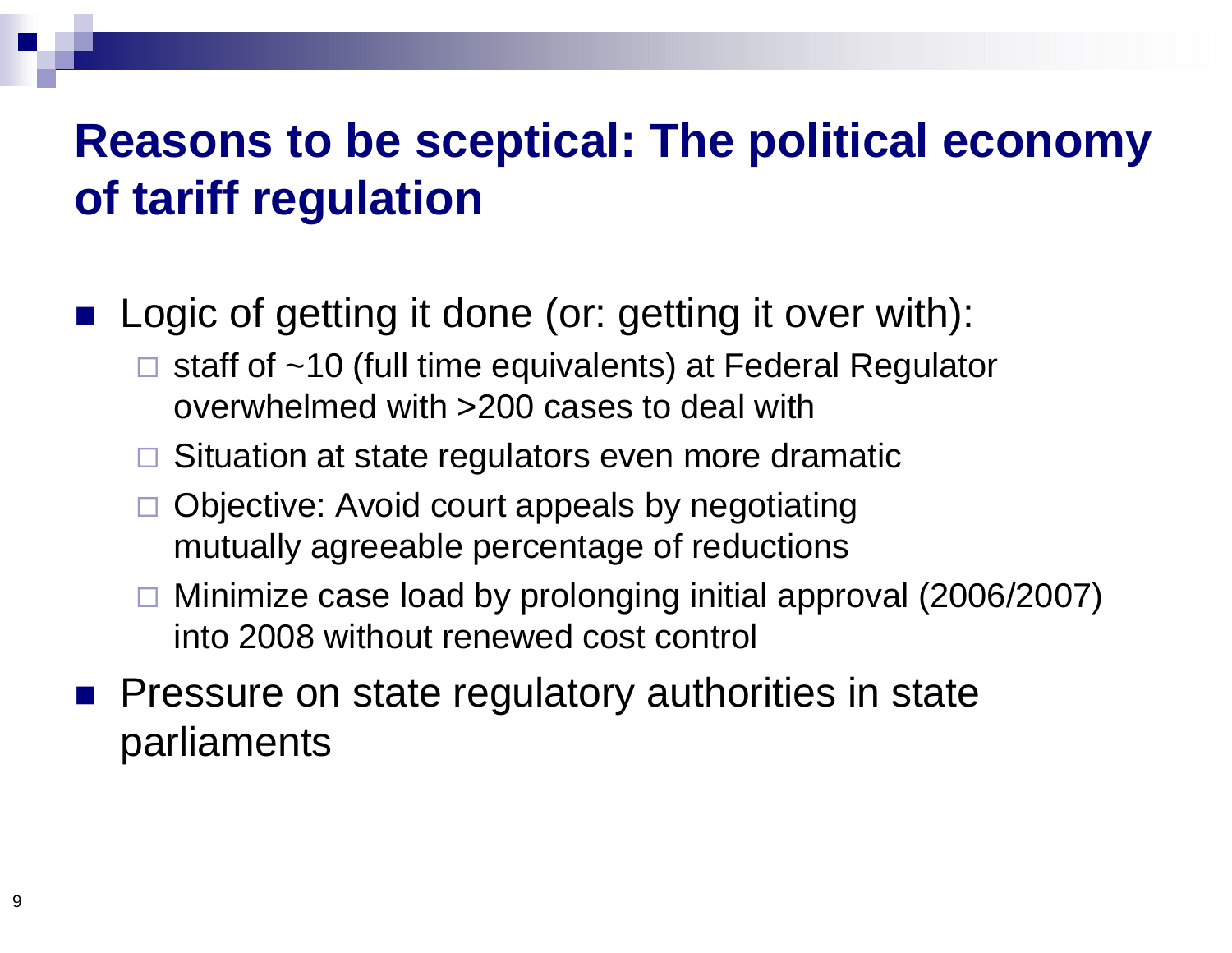# **One exception: Publication of Revenue caps in State of Baden-Württemberg (2009)**

- **n** Only regulatory authority to publish individual revenue caps ("Erlösobergrenzen")
- All other regulatory authorities published only individual efficiency targets
- **But: Underlying decisions** (material evaluation) remain unpublished

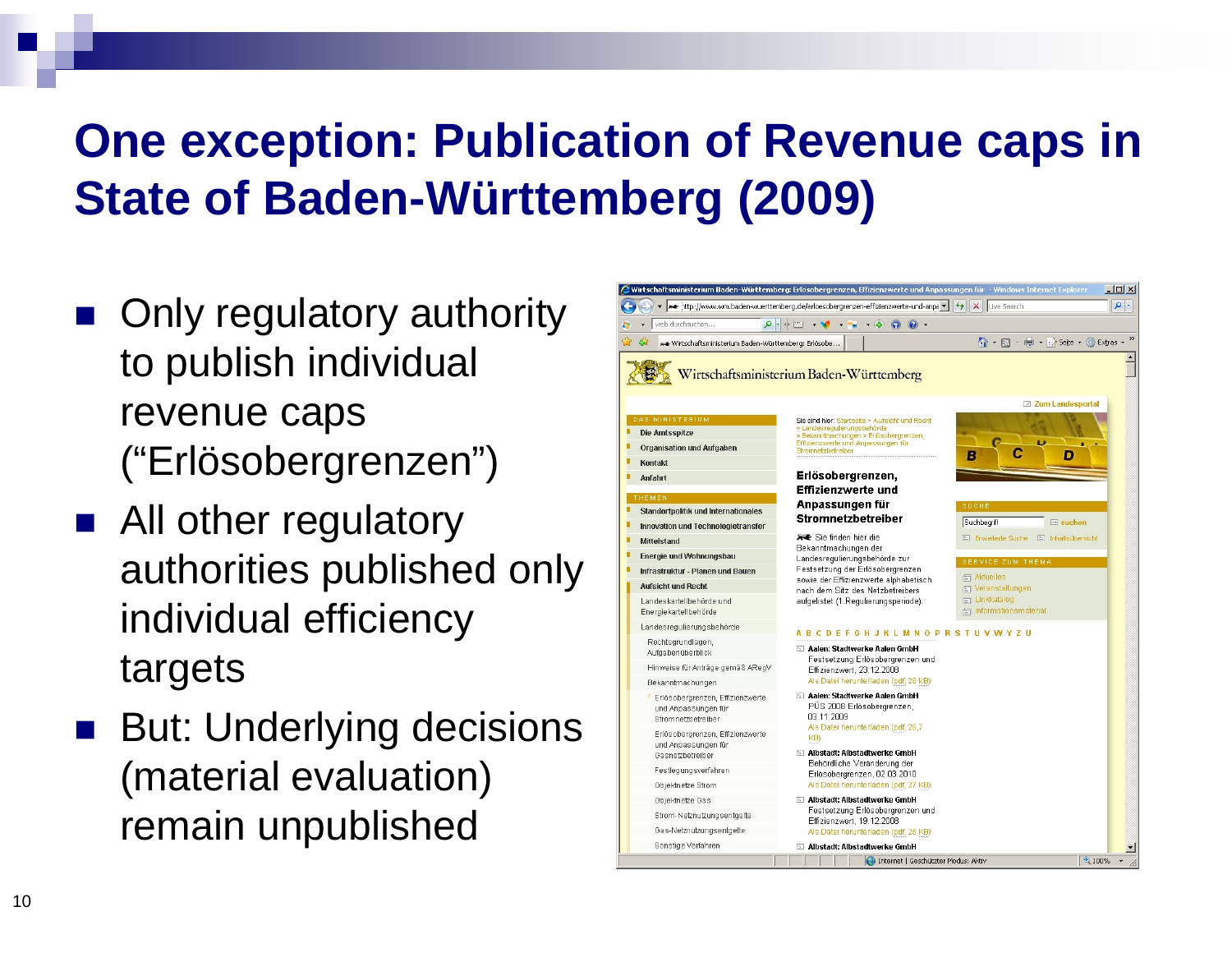#### **Data sample**

- 120 network operators
- **Revenues between** 12.000 € and 30.000.000 €
- Focus: Top 52, revenue cap  $> 3.000.000 \in$

|    |                                                      | Revenue caps<br>efficiency<br>2009 |               |
|----|------------------------------------------------------|------------------------------------|---------------|
|    | Network operator                                     | target                             | Euros         |
| 1  | NHF Netzgesellschaft Heilbronn-Franken mbH           | 100,00%                            | 27.406.168,84 |
| 2  | Stadtwerke Heidelberg Netze und Umwelt GmbH          | 100,00%                            | 25.300.957,46 |
| 3  | FairEnergie GmbH                                     | 86,31%                             | 24.286.626.18 |
| 4  | Stadtwerke Pforzheim GmbH & Co. KG                   | 90,95%                             | 19.762.106,17 |
| 5  | Albwerk GmbH & Co. KG                                | 100,00%                            | 18.369.445,09 |
| 6  | Stadtwerke Villingen-Schwenningen GmbH               | 86,40%                             | 14.116.035.54 |
| 7  | Stadtwerke Tübingen GmbH                             | 91.73%                             | 12.807.275.89 |
| 8  | Stadtwerke Konstanz                                  | 91.86%                             | 12.662.475,66 |
| 9  | TWS Netz GmbH                                        | 100,00%                            | 12.305.332,26 |
|    | 10 Technische Werke Friedrichshafen                  | 100,00%                            | 11.721.911,74 |
| 11 | Stadtwerke Schwäbisch Gmünd GmbH                     | 89.92%                             | 11.084.711.01 |
| 12 | Thüga Energienetze GmbH                              | 94,20%                             | 10.603.798,05 |
|    | 13 Stadtwerke Baden-Baden                            | 91,15%                             | 10.292.851.92 |
|    | 14 Albstadtwerke GmbH                                | 85,97%                             | 9.366.499.50  |
|    | 15 Hellenstein-Energie-Logistik GmbH                 | 87.50%                             | 9.355.306,48  |
|    | 16 Stadtwerke Sindelfingen GmbH                      | 94,49%                             | 9.185.349,38  |
|    | 17 Energie- und Wasserversorgung Bruchsal GmbH       | 87,50%                             | 8.487.773,70  |
|    | 18 Stadtwerke Waiblingen GmbH                        | 84,91%                             | 8.348.269.97  |
| 19 | Stadtwerke Aalen GmbH                                | 87,50%                             | 8.290.312,91  |
|    | 20 EGT Energie GmbH (NEU)                            | 87,50%                             | 8.271.347,60  |
|    | 21 Stadtwerke Bietigheim-Bissingen GmbH              | 87,50%                             | 8.241.084.76  |
|    | 22 EGT Energie GmbH                                  | 87,50%                             | 8.190.724,03  |
|    | 23 ENRW Energieversorgung Rottweil GmbH & Co. KG     | 87,50%                             | 8.054.519,22  |
|    | 24 Stadtwerke Fellbach                               | 80,00%                             | 7.785.059,14  |
| 25 | star.Energiewerke GmbH & Co. KG                      | 87,50%                             | 7.505.066.90  |
|    | 26 Elektrizitätswerk des Kantons Schaffhausen AG     | 87,50%                             | 7.401.031,40  |
|    | 27 Stadtwerke Nürtingen GmbH                         | 87,50%                             | 7.050.644,99  |
|    | 28 Stadtwerke Bühl GmbH                              | 87.50%                             | 6.575.309.33  |
|    | 29 Stadtwerke Balingen                               | 87,50%                             | 6.317.087,90  |
|    | 30 Stadtwerke Ettlingen GmbH                         | 87,50%                             | 5.955.697,78  |
| 31 | Stadtwerke Crailsheim GmbH                           | 87.50%                             | 5.573.685.67  |
|    | 32 Stadtwerke Tuttlingen GmbH                        | 87,50%                             | 5.102.508,76  |
|    | 33 Energieversorgung Rottenburg am Neckar GmbH       | 87,50%                             | 5.073.423.68  |
|    | 34 Stadtwerke Mosbach GmbH                           | 87.50%                             | 4.856.707.48  |
| 35 | e.wa.riss Netze GmbH                                 | 87,50%                             | 4.828.250,35  |
|    | 36 Stadtwerke Radolfzell GmbH                        | 87,50%                             | 4.712.346.82  |
| 37 | Stadtwerke Mühlacker GmbH                            | 87.50%                             | 4.491.172,84  |
|    | 38 Stadtwerke Mühlacker GmbH                         | 87.50%                             | 4.491.172.84  |
| 39 | Stadtwerke Bretten GmbH                              | 87,50%                             | 4.488.401,62  |
|    | 40 Stadtwerke Gaggenau                               | 87,50%                             | 4.481.518,50  |
| 41 | Stadtwerke Schramberg GmbH & Co. KG (nach Netzüberna | 87,50%                             | 4.272.349.75  |
| 42 | Stadtwerke Schorndorf                                | 87,50%                             | 4.267.213,62  |
| 43 | Stadtwerke Freudenstadt GmbH & Co. KG                | 87.50%                             | 4.201.479.35  |
| 44 | Stadtwerke Hockenheim                                | 87,50%                             | 3.992.996,76  |
| 45 | Stadtwerke Überlingen GmbH                           | 87,50%                             | 3.849.975.23  |
|    | 46 Stadtwerke Schramberg GmbH & Co. KG               | 87,50%                             | 3.633.225.85  |
| 47 | Stadtwerk Tauberfranken GmbH                         | 87,50%                             | 3.589.179.81  |
| 48 | Stadtwerke Waldshut-Tiengen GmbH                     | 87,50%                             | 3.488.424.05  |
| 49 | Stadtwerke Emmendingen GmbH                          | 87,50%                             | 3.409.529,67  |
|    | 50 Energie Calw GmbH                                 | 87,50%                             | 3.281.810.72  |
|    |                                                      |                                    |               |
|    | 51 Stadtwerke Waldkirch GmbH                         | 87,50%                             | 3.145.565,85  |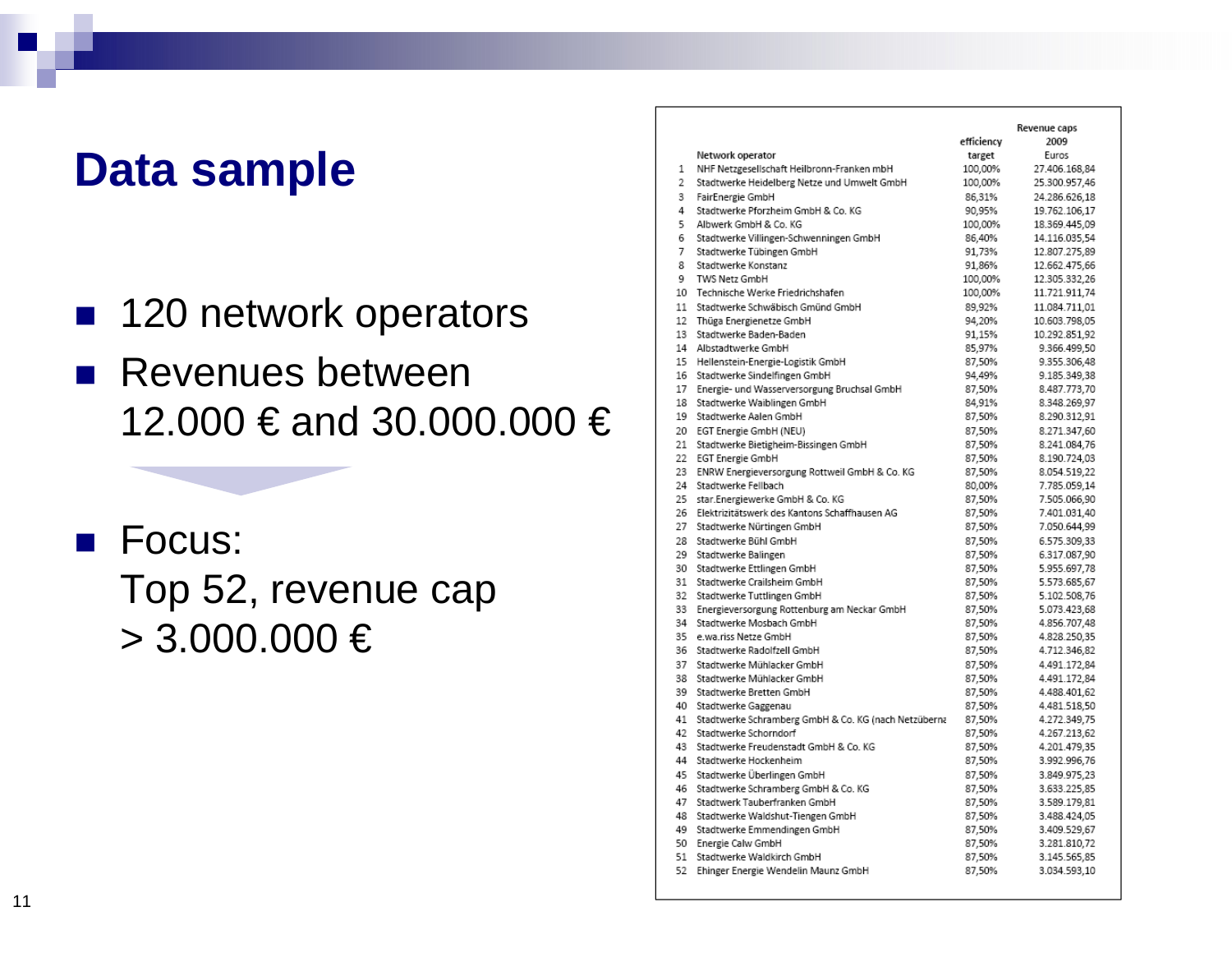## **The system of voltage-level costs of distribution networks**

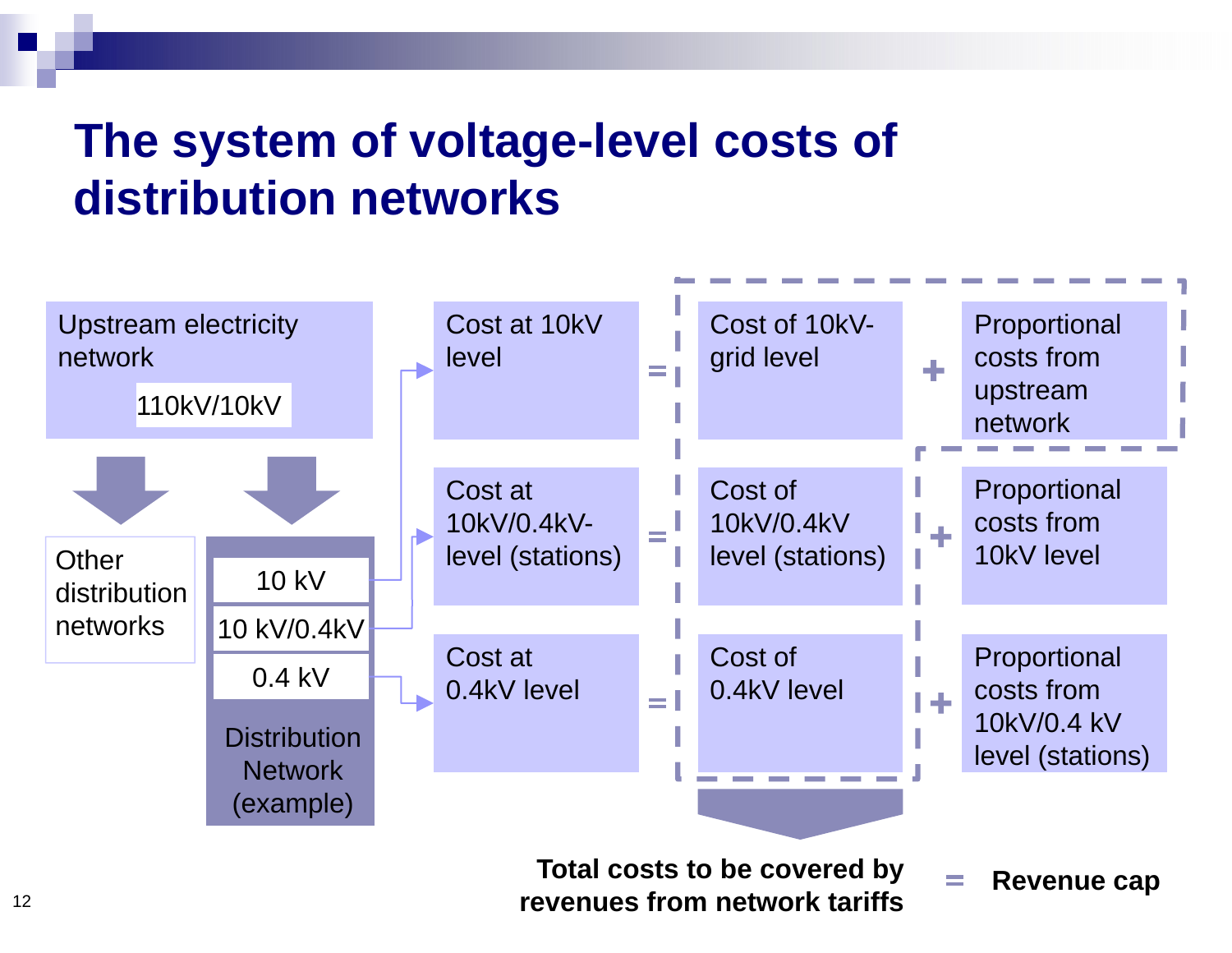## **Getting to the core: Extracting distribution network costs from (published) revenue caps**

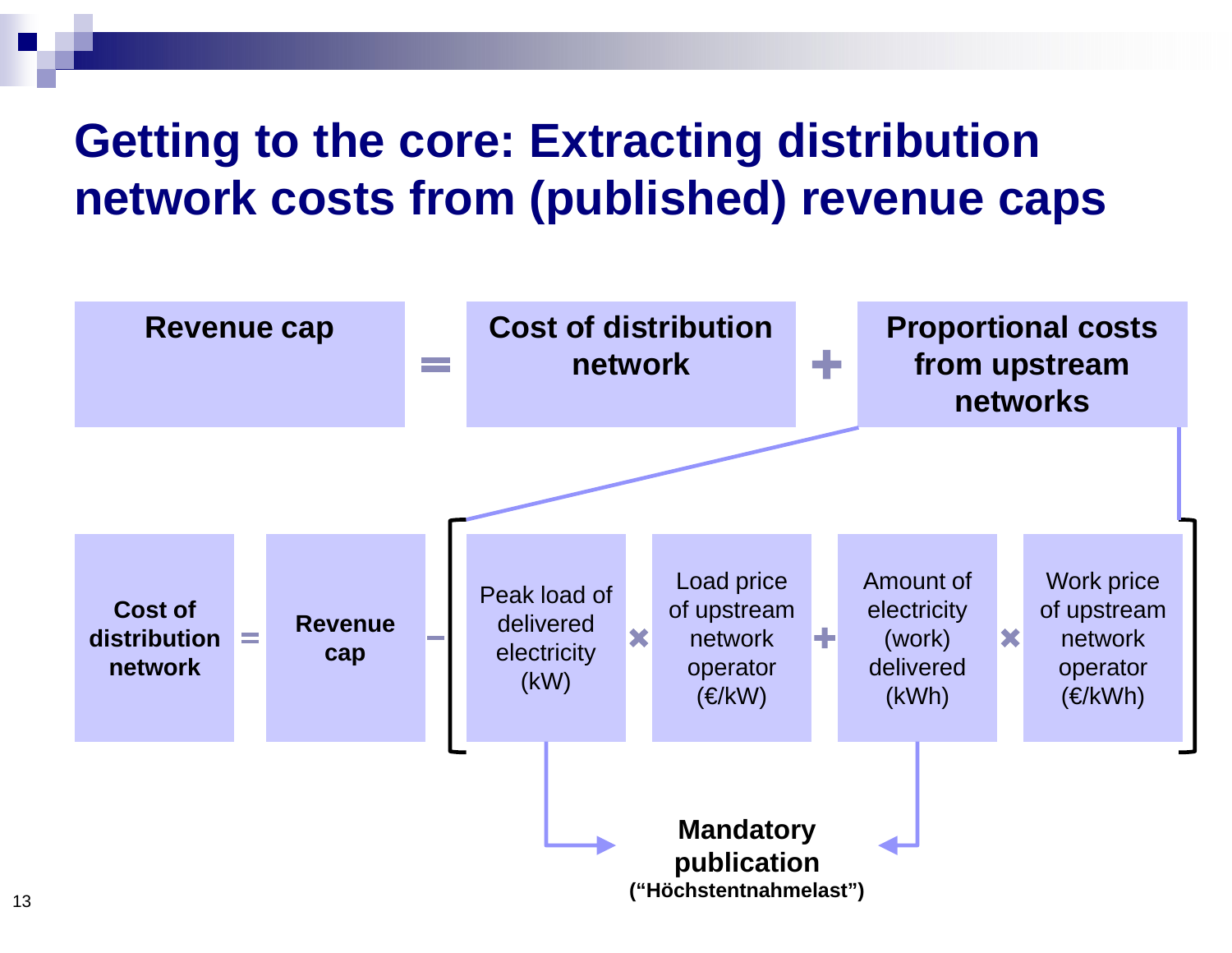# **Theory: Legal obligations for data-publication Practice: Poor publication compliance**

- **Base year varies** (data as old as 2005!)
- Scope of publication varies
- **n** Definitions used vary
- BNetzA-survey in 2008 illustrates poor compliance (and poor enforcement...)

|  | Veröffentlichungspflicht<br>gemäß | Veröffentlichungspflicht<br>wurde umgesetzt<br>(in Prozent) | Veröffentlichungpflicht<br>wurde entsprechend<br>dem Leitfaden umgesetzt<br>(in Prozent) |             |
|--|-----------------------------------|-------------------------------------------------------------|------------------------------------------------------------------------------------------|-------------|
|  | § 19 Abs. 1 EnWG                  | 92                                                          | 91                                                                                       |             |
|  | § 20 Abs. 1 EnWG                  | 90                                                          | 78                                                                                       |             |
|  | § 12 Abs. 3 StromNZV              | 51                                                          | 37                                                                                       |             |
|  | § 13 Abs. 3 StromNZV              | 77                                                          | 61                                                                                       |             |
|  | § 15 Abs. 5 StromNZV              | 76                                                          | 76                                                                                       |             |
|  | § 17 Abs. 2 Nr. 1<br>StromNZV     | 86                                                          | 42                                                                                       |             |
|  | § 17 Abs. 2 Nr. 2<br>StromNZV     | 85                                                          | 66                                                                                       |             |
|  | § 17 Abs. 2 Nr. 3<br>StromNZV     | 77                                                          | 49                                                                                       | In sample,  |
|  | § 17 Abs. 2 Nr. 4<br>StromNZV     | 59                                                          | 43                                                                                       | percentage  |
|  | § 17 Abs. 2 Nr. 5<br>StromNZV     | 69                                                          | 38                                                                                       | is only 15% |
|  | § 17 Abs. 2 Nr. 6<br>StromNZV     | 43                                                          | 24                                                                                       |             |
|  | § 17 Abs. 2 Nr. 7<br>StromNZV     | 87                                                          | 85                                                                                       |             |
|  | § 10 Abs. 2 StromNEV              | 82                                                          | 76                                                                                       |             |
|  | § 27 Abs. 1 StromNEV              | 98                                                          | 79                                                                                       |             |
|  | § 27 Abs. 2 Nr. 1<br>StromNEV     | 93                                                          | 91                                                                                       |             |
|  | § 27 Abs. 2 Nr. 2<br>StromNEV     | 93                                                          | 92                                                                                       |             |
|  | § 27 Abs. 2 Nr. 3<br>StromNEV     | 90                                                          | 87                                                                                       |             |
|  | § 27 Abs. 2 Nr. 4<br>StromNEV     | 92                                                          | 90                                                                                       |             |
|  | § 27 Abs. 2 Nr. 5<br>StromNEV     | 93                                                          | 91                                                                                       |             |
|  | § 27 Abs. 2 Nr. 6<br>StromNEV     | 93                                                          | 91                                                                                       |             |
|  | § 27 Abs. 2 Nr. 7<br>StromNEV     | 91                                                          | 89                                                                                       |             |
|  | § 4 Abs. 2 NAV                    | 94                                                          | 83                                                                                       |             |
|  | § 29 Abs. 1 NAV                   | 75                                                          | 74                                                                                       |             |

Tabelle 7: Erfüllung der Veröffentlichungspflichten zum 01.04.2009<sup>33</sup>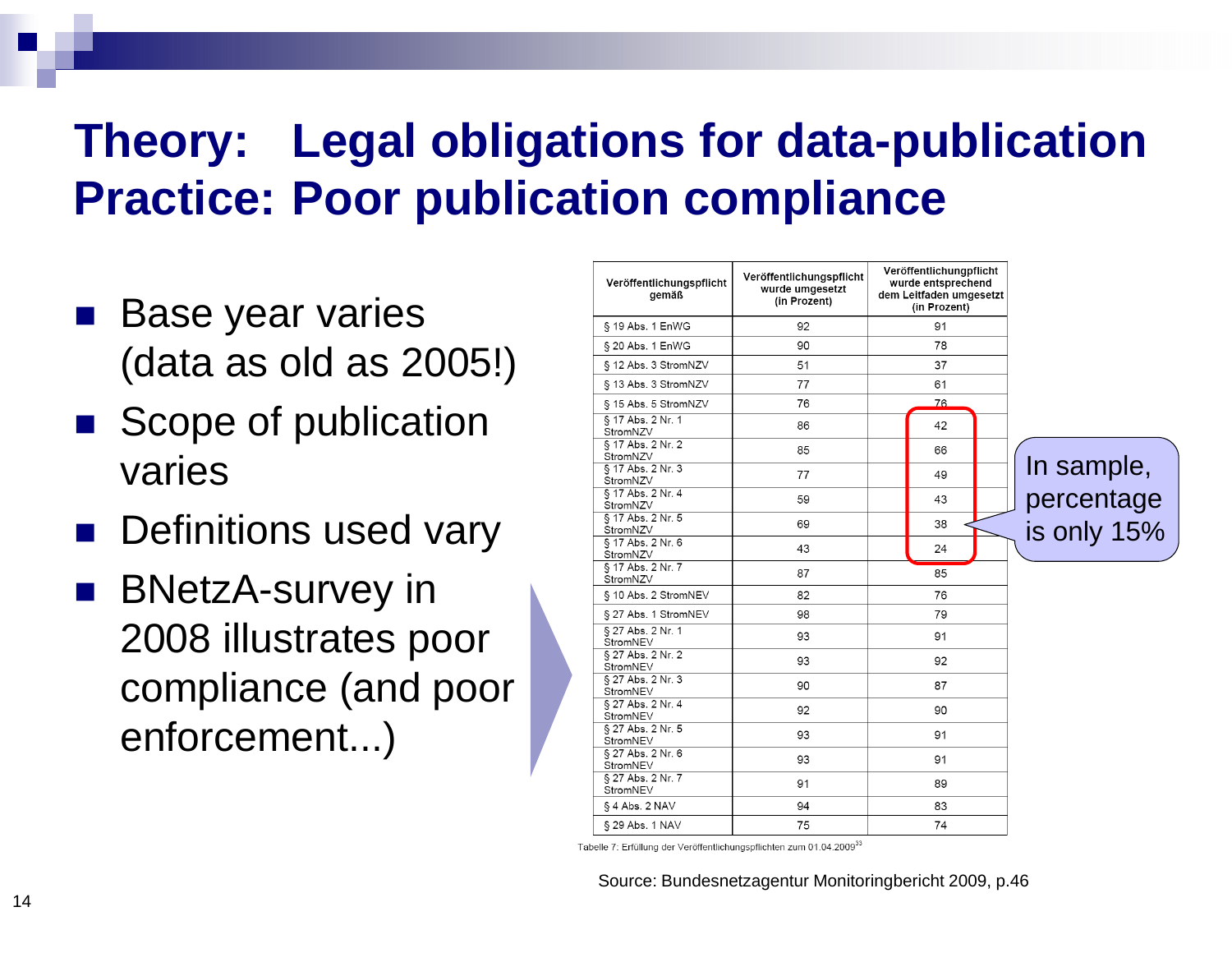## **Example 1\***

\* as of October 8, 2010

[\(http://www.hellenstein-energie](http://www.hellenstein-energie-)logistik.de/vp/stromnev/216\_217\_218\_219\_ 220\_221\_222/216\_217\_218\_219\_220\_221\_ 222.htm)

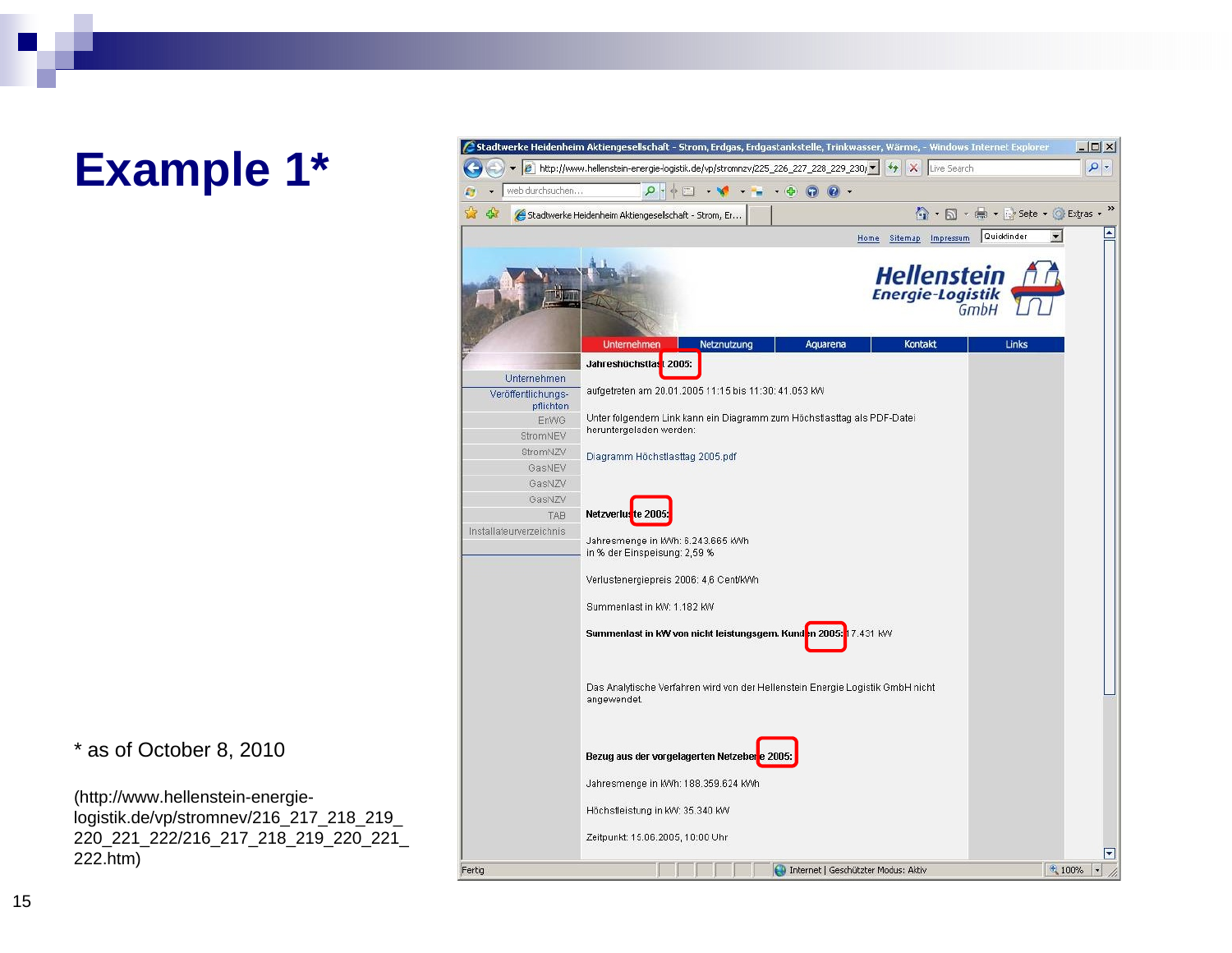#### **Example 2\***

#### \* as of October 8, 2010

[\(http://www.muehlacker.de/stadtwerke/downloads/01Strom/08N](http://www.muehlacker.de/stadtwerke/downloads/01Strom/08N) etzstruktur/03\_Netzstrukturdaten\_\_\_17\_Abs.\_2\_StromNZV\_S WM\_2009.pdf)

#### **STADTWERKE** MÜHLACKER  $\odot$ ao Restlastkurve der Lastprofilkunden bei Anwendung des analytischen Verfahrens {wird zur Zeit noch ermittelt} Nr. 5 Höchstentnahmelast aus der vorgelagerten Ebene (wird zur Zeit noch ermittelt) USp HSp / MSp MSp (wird zur Zeit noch ermittelt) USp MSp / NSp {wird zur Zeit noch ermittelt} **NSp** {wird zur Zeit noch ermittelt} Bezug aus der vorgelagerten Ebene USp HSp / MSp {wird zur Zeit noch ermittelt} MSp {wird zur Zeit noch ermittelt} USp MSp / NSp {wird zur Zeit noch ermittelt} **NSp** {wird zur Zeit noch ermittelt} Nr. 6 Summe aller Einspeisungen pro Spannungsebene aus Erzeugungsanlagen USp HSp / MSp {wird zur Zeit noch ermittelt} MSp {wird zur Zeit noch ermittelt} USp MSp / NSp {wird zur Zeit noch ermittelt} **NSp** {wird zur Zeit noch ermittelt} aus Rückspeisungen USp HSp / MSp {wird zur Zeit noch ermittelt} MSp {wird zur Zeit noch ermittelt} USp MSp / NSp {wird zur Zeit noch ermittelt} NSp {wird zur Zeit noch ermittelt} Mitglied im Verbund **ExercisePartner**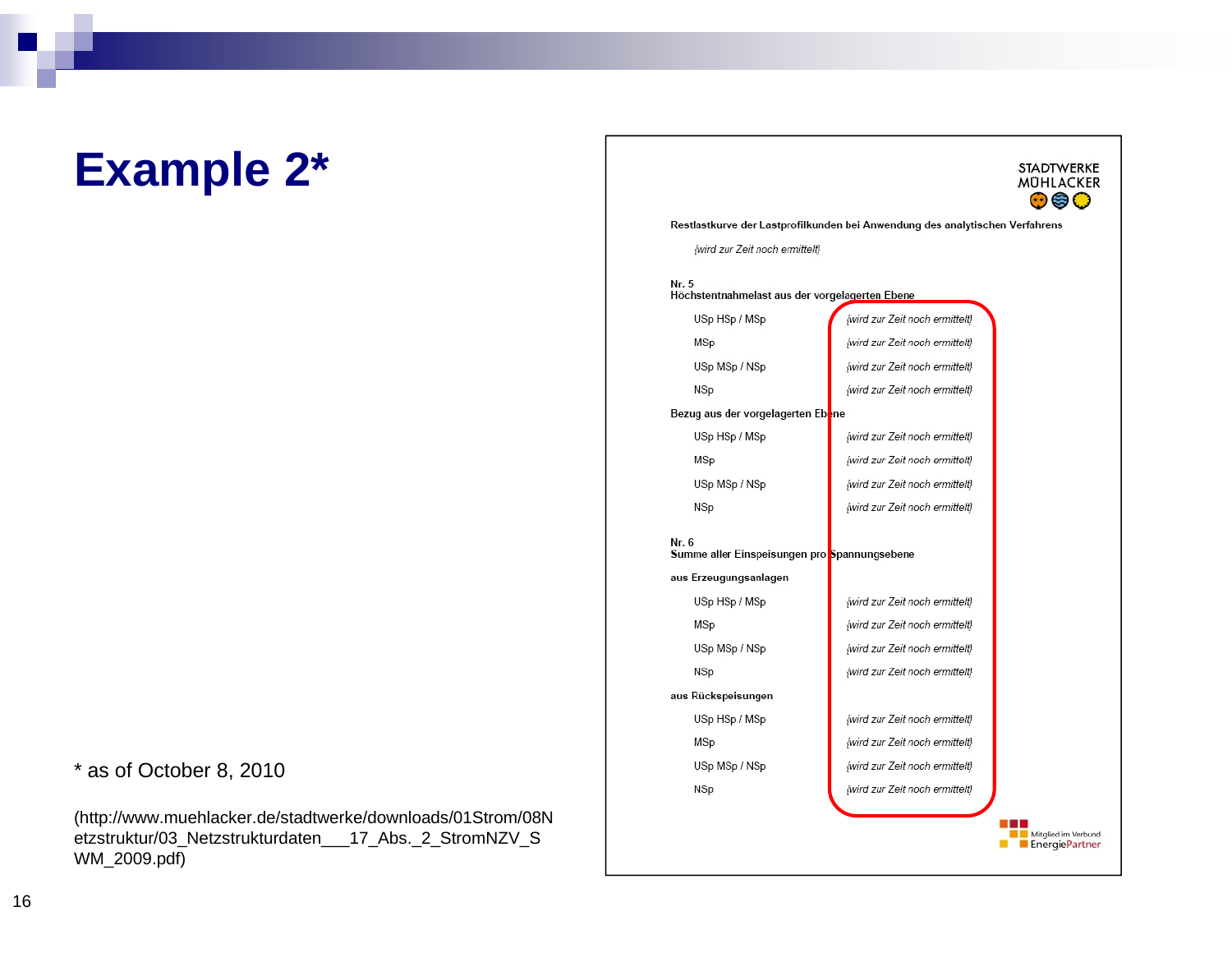#### **Evaporating sample…**

- $\blacksquare$  Of the 52 network operators with a revenue cap > 3.000.000 Euros, only 8 published obligatory data ("Höchstentnahmelast aus der vorgelagerten Netzebene") for every voltage level
- Clearly, sample is too small for robust analysis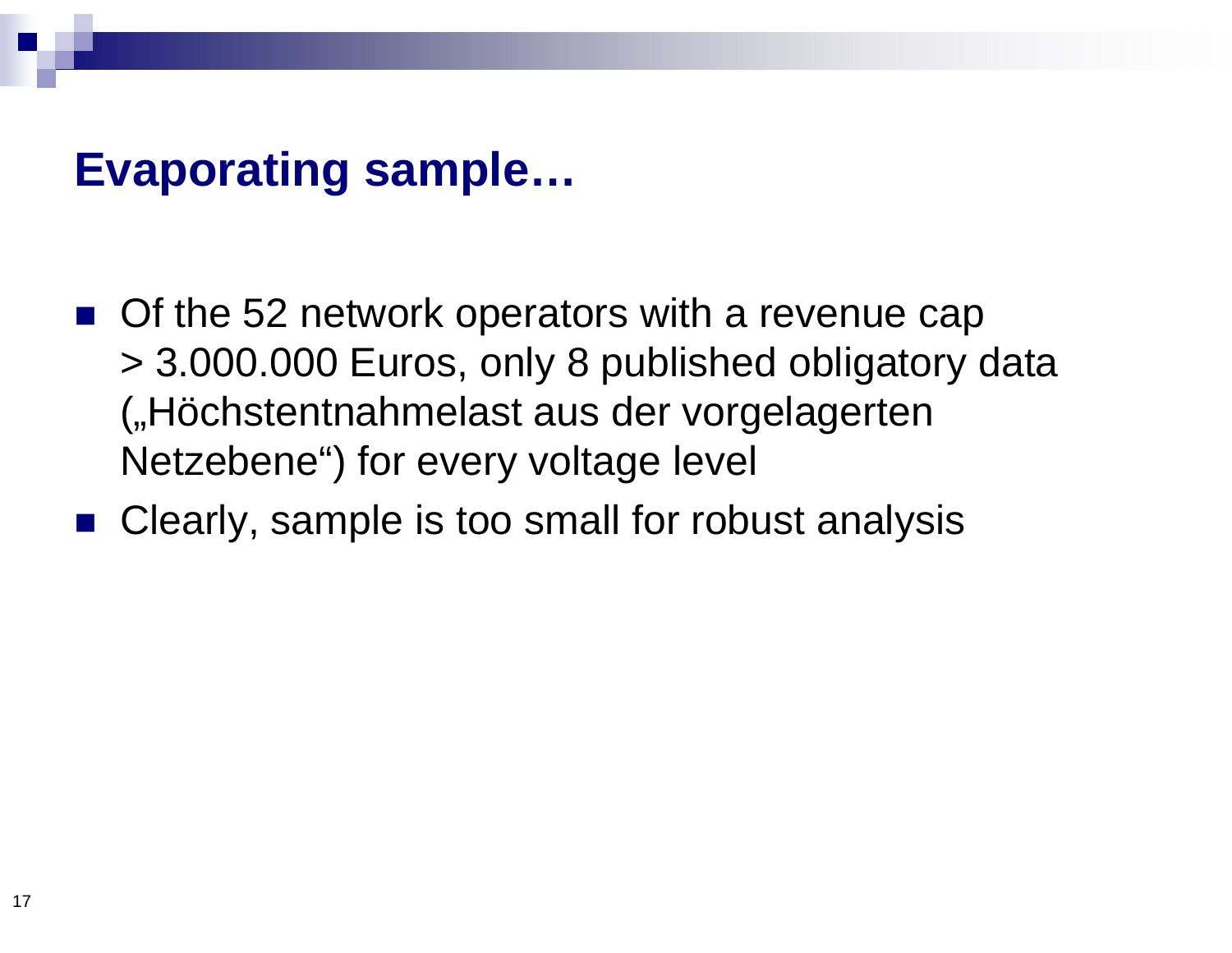#### **Conclusions**

- Jury is still out on just how "successful" tariff regulation has been so far.
- Data availability from regulators is dismal. It needs to improve dramatically.
- $\blacksquare$  Enforcement of publication obligations has to get serious.

Even 5 years into the regulation of electricity network tariffs, there is insufficient data for third parties (academics!) to run evaluations